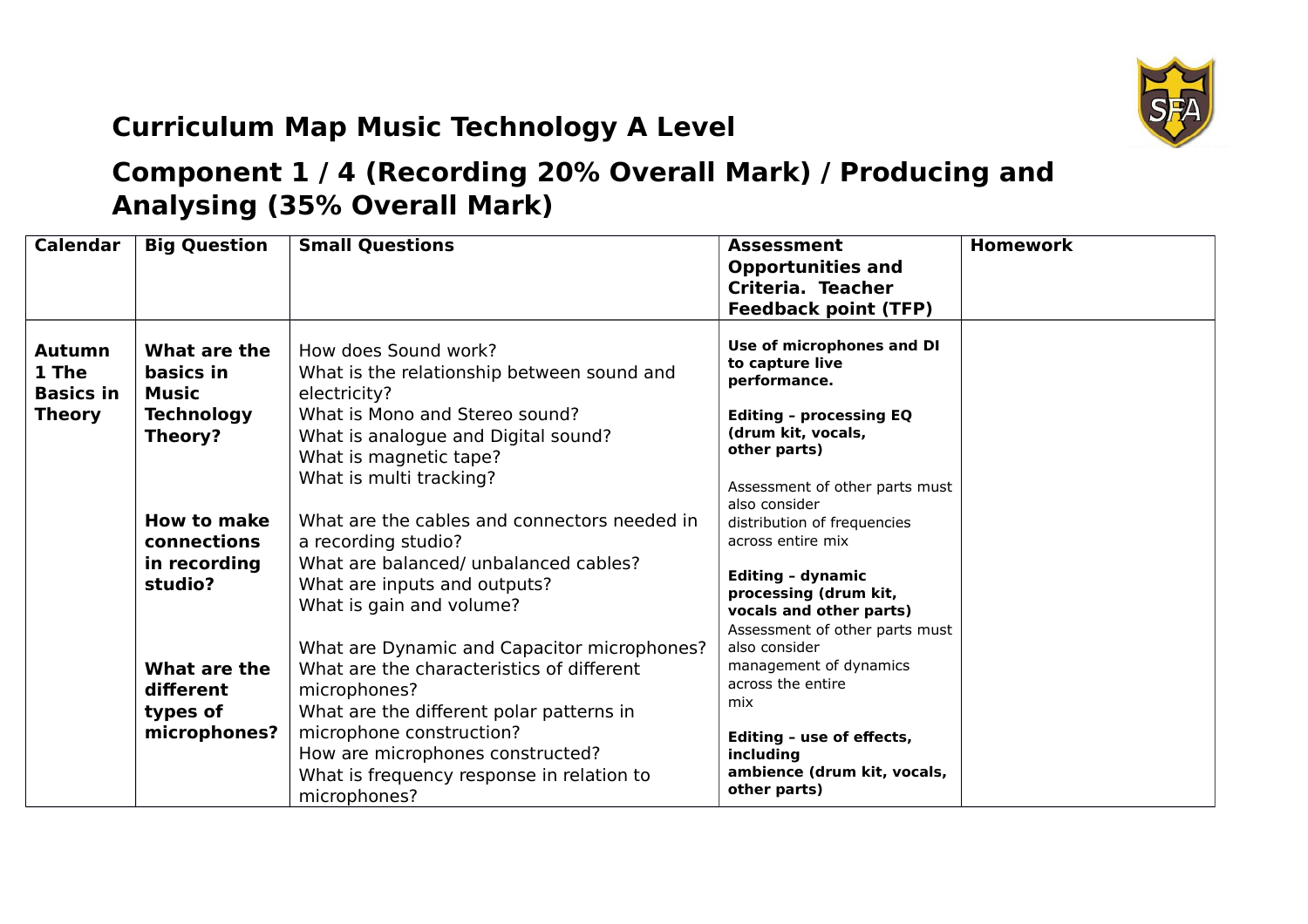|          | <b>What</b><br>equipment is<br>needed to set<br>up a studio?<br>What is<br><b>Mixing and a</b><br>mixing Desk?<br><b>What is MIDI?</b> | What audio equipment is needed to set up a<br>studio?<br>What is DI?<br>What are the studio effects commonly used?<br>What is Compression?<br>What is pre amplification?<br>What is EQ?<br>What is a mixer?<br>How do engineers mix live sound?<br>How do engineers mix studio sound?<br>What MIDI equipment is needed in a studio?<br>How does MIDI work?<br>What are MIDI Sounds?<br>What is hardware sequencing?<br>What is Software Sequencing? | assessment of other parts must<br>also consider<br>distribution of effects across<br>entire mix<br><b>Production - balance and</b><br>blend<br><b>Production - use of stereo</b><br><b>Production - management</b><br>of noise, distortion, master<br>level<br>and audio editing (including<br>compiling, pitch correction,<br>handling of fades, top and<br>tail) |  |
|----------|----------------------------------------------------------------------------------------------------------------------------------------|-----------------------------------------------------------------------------------------------------------------------------------------------------------------------------------------------------------------------------------------------------------------------------------------------------------------------------------------------------------------------------------------------------------------------------------------------------|--------------------------------------------------------------------------------------------------------------------------------------------------------------------------------------------------------------------------------------------------------------------------------------------------------------------------------------------------------------------|--|
| Autumn 2 | What is a<br>virtual<br>studio?                                                                                                        | What is computer music production?<br>How do you set up a Digital Audio Workstation?                                                                                                                                                                                                                                                                                                                                                                |                                                                                                                                                                                                                                                                                                                                                                    |  |
|          |                                                                                                                                        | How to create a new project?                                                                                                                                                                                                                                                                                                                                                                                                                        |                                                                                                                                                                                                                                                                                                                                                                    |  |
|          | How do                                                                                                                                 | How to manipulate MIDI?<br>How to work with Audio?                                                                                                                                                                                                                                                                                                                                                                                                  |                                                                                                                                                                                                                                                                                                                                                                    |  |
|          | engineers<br>capture Audio                                                                                                             | How do engineers create tracks?                                                                                                                                                                                                                                                                                                                                                                                                                     |                                                                                                                                                                                                                                                                                                                                                                    |  |
|          | recording?                                                                                                                             | How do engineers set up software and                                                                                                                                                                                                                                                                                                                                                                                                                |                                                                                                                                                                                                                                                                                                                                                                    |  |
|          |                                                                                                                                        | hardware?                                                                                                                                                                                                                                                                                                                                                                                                                                           |                                                                                                                                                                                                                                                                                                                                                                    |  |
|          |                                                                                                                                        | How do engineers record different instruments?                                                                                                                                                                                                                                                                                                                                                                                                      |                                                                                                                                                                                                                                                                                                                                                                    |  |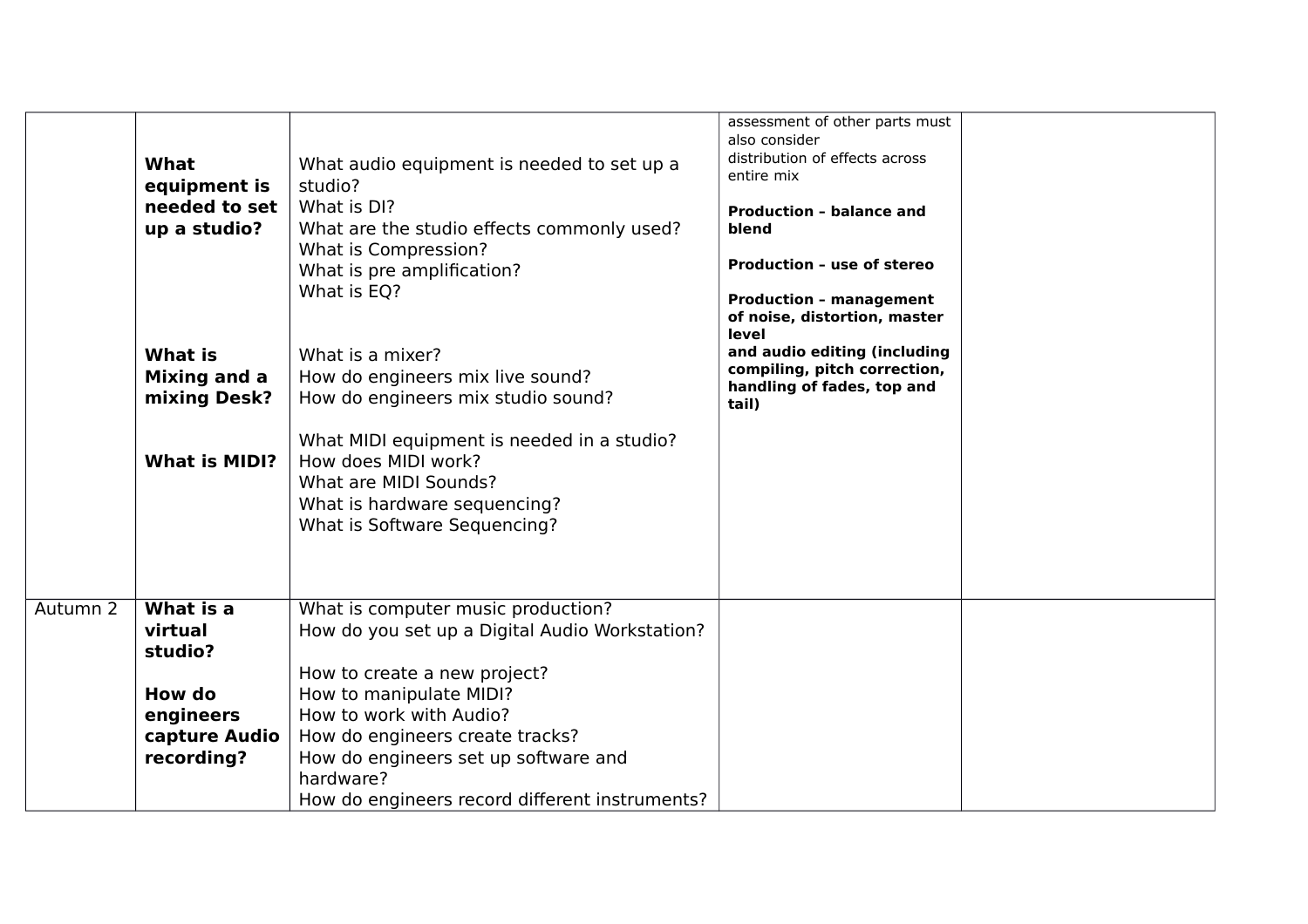|          | How do<br>producers<br>mix and<br>master<br>recordings?                      | How do producers use channel parameters in a<br>typical mix?<br>How do producers export a stereo master file?<br>How do producers tidy up audio files ready for<br>finalisation?<br>How do producers check the quality of their<br>recordings and distribute them? |  |
|----------|------------------------------------------------------------------------------|--------------------------------------------------------------------------------------------------------------------------------------------------------------------------------------------------------------------------------------------------------------------|--|
|          | How do<br>producers<br>create<br>sequencing<br>projects?                     | How do producers create a project?<br>What is note entry?<br>What is MIDI editing?<br>What id musical shaping?<br>How do producers set up controllers<br>How do producers create polished sequences?<br>How do producers export MIDI files?                        |  |
|          | How do<br>producers<br>begin<br><b>Arranging</b><br>and<br><b>Composing?</b> | What is arranging?<br>How do producers get started?<br>What is sampling and how can it be used in<br>arranging?<br>What is composing using technology?<br>Composing using samples, MIDI and Audio.                                                                 |  |
| Spring 1 | <b>How do</b><br>engineers<br>select<br>microphones<br>for a                 | Which microphones are best for which type of<br>instrument and capture?<br>What are the pros and cons for each type?<br>What are the polar patterns in detail and how<br>do you select the correct one for the job?                                                |  |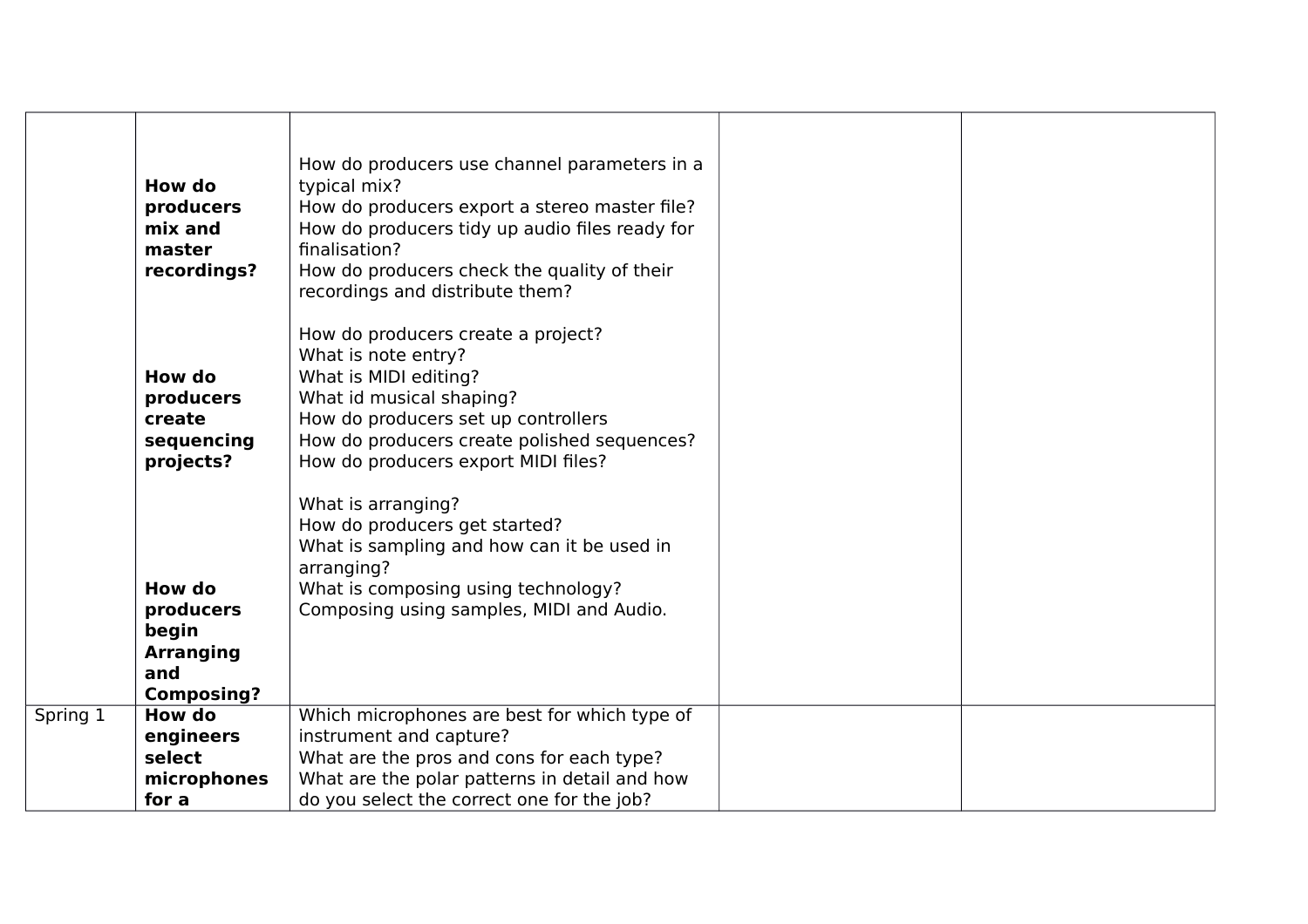| recording?      | What is the proximity effect?                       |  |
|-----------------|-----------------------------------------------------|--|
|                 |                                                     |  |
|                 |                                                     |  |
|                 | How do you prepare the equipment for                |  |
|                 | recording?                                          |  |
| How do          | What is monitoring?                                 |  |
| engineers       | How do you set up equipment safely?                 |  |
| select and set  |                                                     |  |
| up              |                                                     |  |
| microphones     |                                                     |  |
| for a vocal     | How do producers get started?                       |  |
| recording?      | How do producers deal with plosives?                |  |
|                 | What is a pop shield?                               |  |
|                 | How do producers deal with ambient sounds?          |  |
| How do          |                                                     |  |
| engineers       |                                                     |  |
| select and set  |                                                     |  |
| up              | How do producers get started?                       |  |
| microphones     | How do producers deal with tonality?                |  |
| for an          | What is working at the 12 <sup>th</sup> fret?       |  |
| acoustic        | How do producers deal with ambient sounds?          |  |
| quitar          | What is DI capture?                                 |  |
| recording?      | What is proximity effect in relation to live guitar |  |
|                 | recording?                                          |  |
| How do          | How do producers create live capture effects?       |  |
| engineers       |                                                     |  |
| select and set  |                                                     |  |
| up              | How do producers get started?                       |  |
| microphones     | How do producers deal with tonality?                |  |
| for an electric | What is centre/ off centre?                         |  |
| guitar          | What is on/ off axis capture?                       |  |
| recording?      | What is distance to cone, close mic'ing and         |  |
|                 | ambient mic'ing?                                    |  |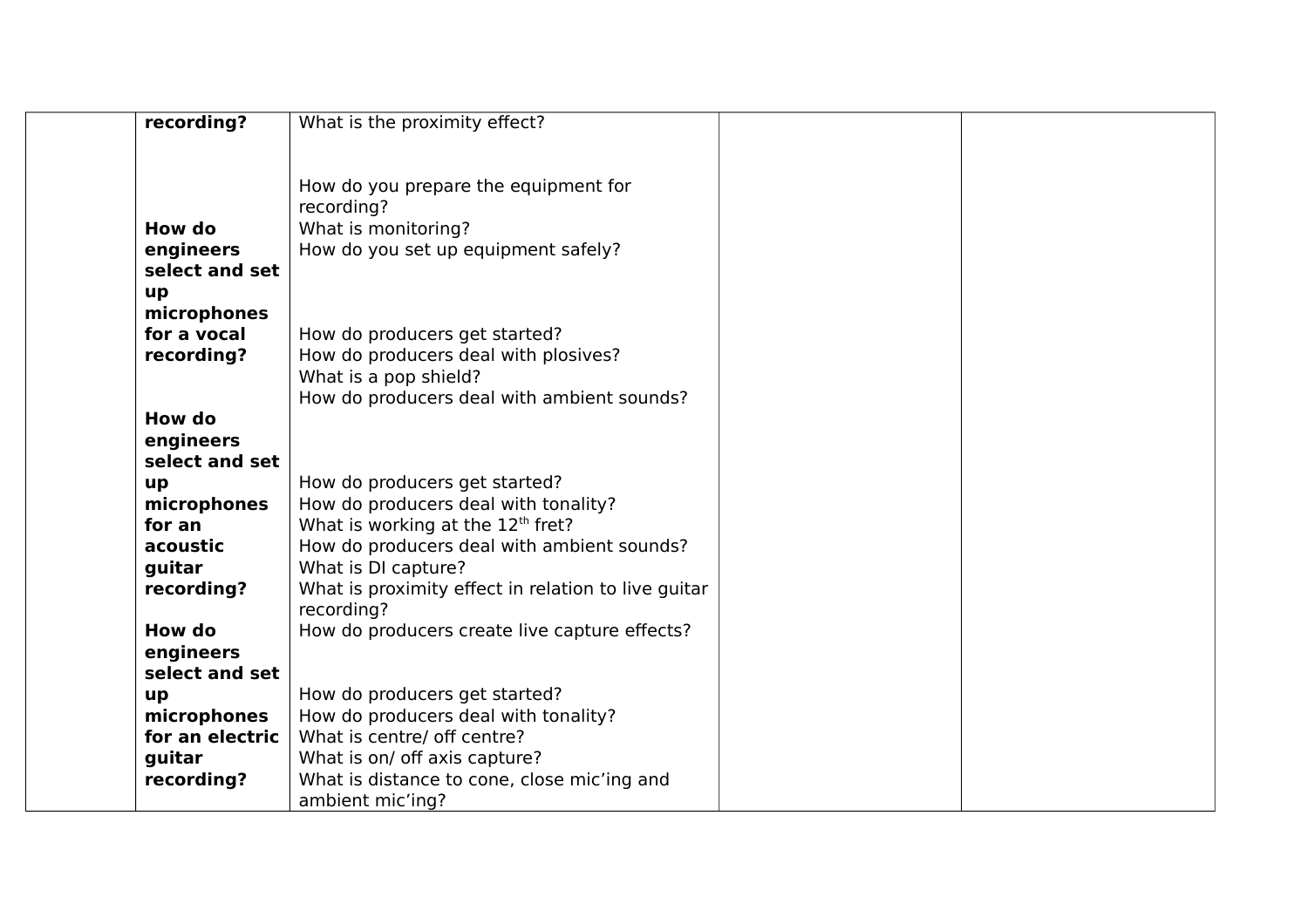| grands?<br>How do producers deal with range and tonality?<br>How do<br>What is spaced paired overheads?<br>What is coincident pair overheads?<br>engineers<br>select and set<br>Single microphone recording placement?<br>How do producers create live ambience when<br>up<br>recording pianos?<br>microphones<br>for an<br>acoustic<br>What is paired Coincident recording?<br>piano |
|---------------------------------------------------------------------------------------------------------------------------------------------------------------------------------------------------------------------------------------------------------------------------------------------------------------------------------------------------------------------------------------|
|                                                                                                                                                                                                                                                                                                                                                                                       |
|                                                                                                                                                                                                                                                                                                                                                                                       |
|                                                                                                                                                                                                                                                                                                                                                                                       |
|                                                                                                                                                                                                                                                                                                                                                                                       |
|                                                                                                                                                                                                                                                                                                                                                                                       |
|                                                                                                                                                                                                                                                                                                                                                                                       |
|                                                                                                                                                                                                                                                                                                                                                                                       |
|                                                                                                                                                                                                                                                                                                                                                                                       |
|                                                                                                                                                                                                                                                                                                                                                                                       |
| recording?<br>What is spaced pairing in stereo recording?<br>What is Mid-side in stereo recording?                                                                                                                                                                                                                                                                                    |
|                                                                                                                                                                                                                                                                                                                                                                                       |
|                                                                                                                                                                                                                                                                                                                                                                                       |
|                                                                                                                                                                                                                                                                                                                                                                                       |
|                                                                                                                                                                                                                                                                                                                                                                                       |
|                                                                                                                                                                                                                                                                                                                                                                                       |
|                                                                                                                                                                                                                                                                                                                                                                                       |
|                                                                                                                                                                                                                                                                                                                                                                                       |
|                                                                                                                                                                                                                                                                                                                                                                                       |
| <b>How do</b>                                                                                                                                                                                                                                                                                                                                                                         |
| engineers                                                                                                                                                                                                                                                                                                                                                                             |
| achieve                                                                                                                                                                                                                                                                                                                                                                               |
| stereo                                                                                                                                                                                                                                                                                                                                                                                |
| recordings                                                                                                                                                                                                                                                                                                                                                                            |
| using mono                                                                                                                                                                                                                                                                                                                                                                            |
| microphones?                                                                                                                                                                                                                                                                                                                                                                          |
|                                                                                                                                                                                                                                                                                                                                                                                       |
|                                                                                                                                                                                                                                                                                                                                                                                       |
|                                                                                                                                                                                                                                                                                                                                                                                       |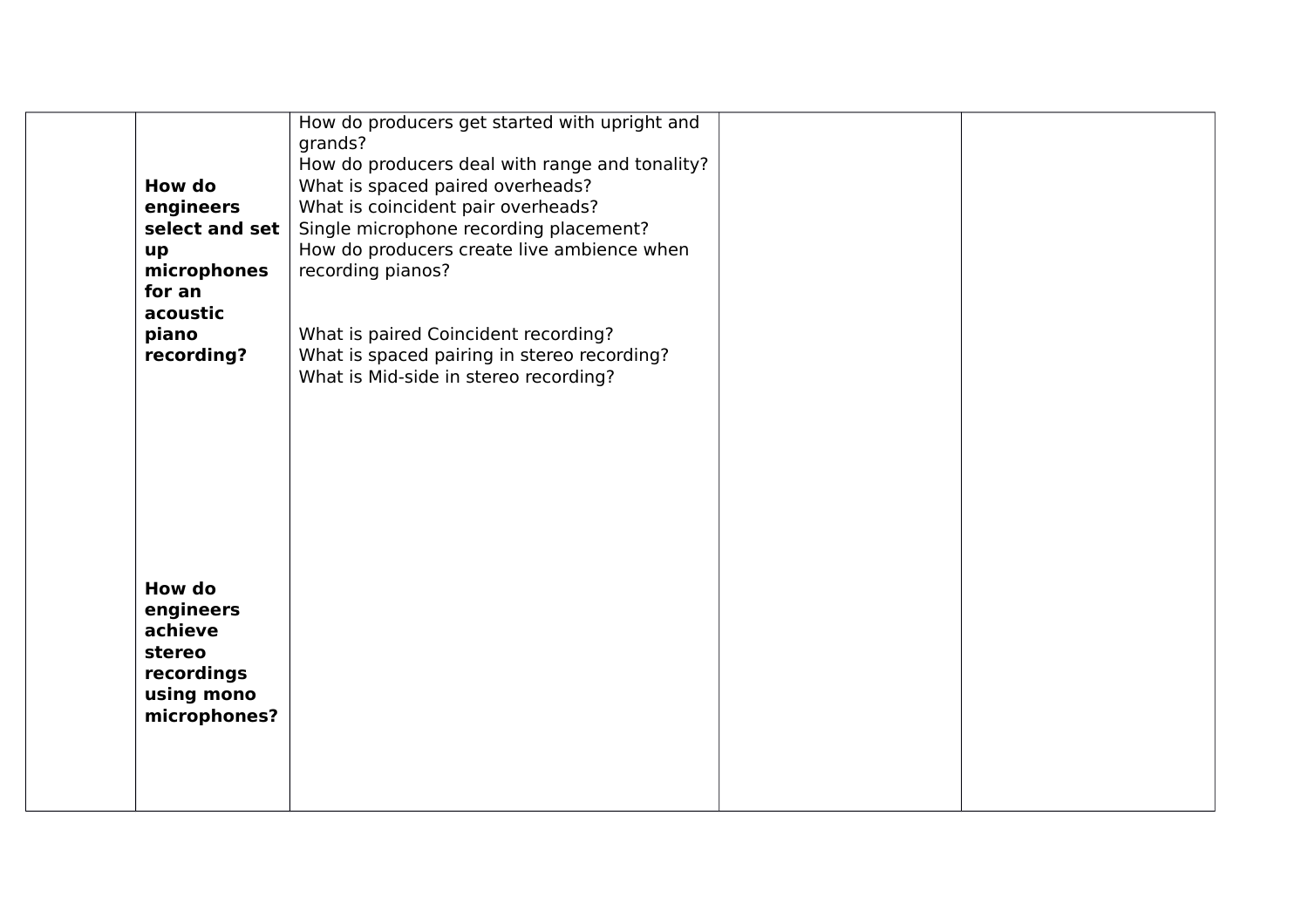| Spring 2 | How do               | What are overheads?                             |  |
|----------|----------------------|-------------------------------------------------|--|
|          | engineers            | What are phase issues related to drum kit       |  |
|          | select and set       | recording through stereo overheads?             |  |
|          | up                   | How do engineers create live capture of the     |  |
|          | microphones          | bass drum?                                      |  |
|          | for recording        | What is SPL (Sound Pressure Level)?             |  |
|          | a drum kit?          | How do engineers create live capture of the     |  |
|          |                      | snare drum?                                     |  |
|          |                      | How do engineers create live capture of hi      |  |
|          |                      | hats?                                           |  |
|          |                      | How do engineers create live capture of toms?   |  |
|          |                      | How do engineers create live capture of         |  |
|          |                      | cymbals?                                        |  |
|          |                      | What is proximity effect in relation to cymbal  |  |
|          |                      | recording?                                      |  |
|          |                      | What is phase/ phase inversion/ polarity        |  |
|          | <b>What are Post</b> | inversion switch?                               |  |
|          | Capture              | How do engineers deal with and balance 'spill.' |  |
|          | <b>Processes?</b>    |                                                 |  |
|          |                      |                                                 |  |
|          |                      | What is over dubbing                            |  |
|          |                      | What is compiling (Comping)?                    |  |
|          |                      | What is editing?                                |  |
|          |                      | What is noise gating?                           |  |
|          |                      | What is zero crossing?                          |  |
|          |                      | What is time and pitch correction?              |  |
|          |                      | What is slicing?                                |  |
|          | What is              | What are transients?                            |  |
|          | mixing and           | What is warping?                                |  |
|          | what                 |                                                 |  |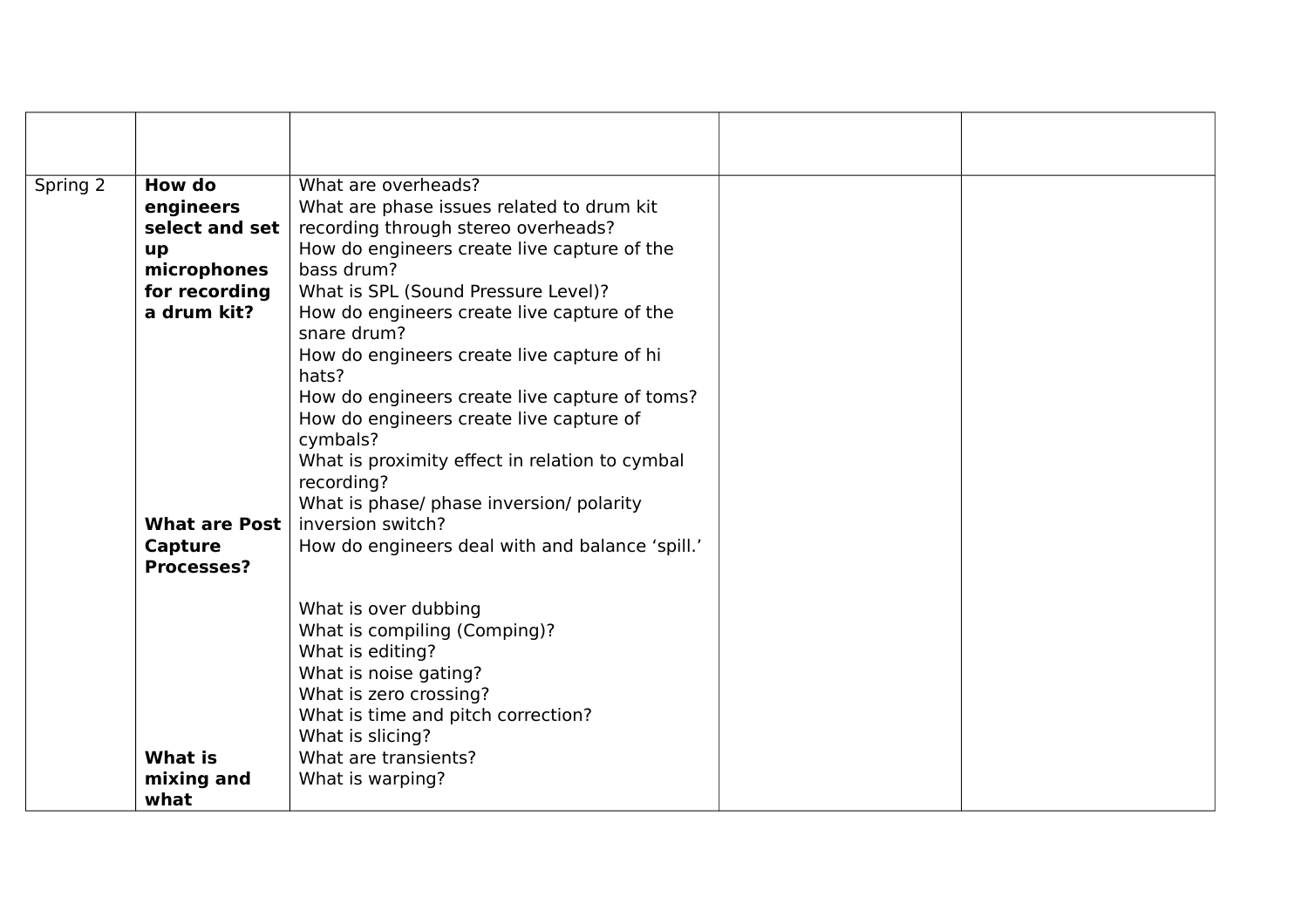|          | processors<br>are used?      |                                                                                                                                                                                                                                                                                                                                                                                         |  |
|----------|------------------------------|-----------------------------------------------------------------------------------------------------------------------------------------------------------------------------------------------------------------------------------------------------------------------------------------------------------------------------------------------------------------------------------------|--|
|          |                              | What are dynamic processors?<br>What is a noise gate?<br>What is signal threshold?<br>What are attack, hold and release?<br>What is a compressor?<br>What are: threshold, ratio, attack, release, hard<br>knee, soft knee devices?<br>What are limiters?<br>What are <b>DeEssers</b> ?<br>What is a <b>multiband</b> compressor?<br>What is an expander in relation to a noise<br>gate? |  |
|          |                              | What is <b>Equalisation</b> ?<br>What is parametric EQ?<br>What is frequency, gain and bandwidth in<br>EQ'ing?<br>What is filtering in relation to EQ'ing?<br>What is a High pass filter? HPF<br>What is a high shelf?<br>What is a Low pass filter? LPF<br>What is a low shelf?                                                                                                        |  |
| Summer 1 | <b>What is</b><br>mixing and | What are the main effects used in studio<br>post production?                                                                                                                                                                                                                                                                                                                            |  |
|          | what effects                 |                                                                                                                                                                                                                                                                                                                                                                                         |  |
|          | are used?                    | What is reverberation?                                                                                                                                                                                                                                                                                                                                                                  |  |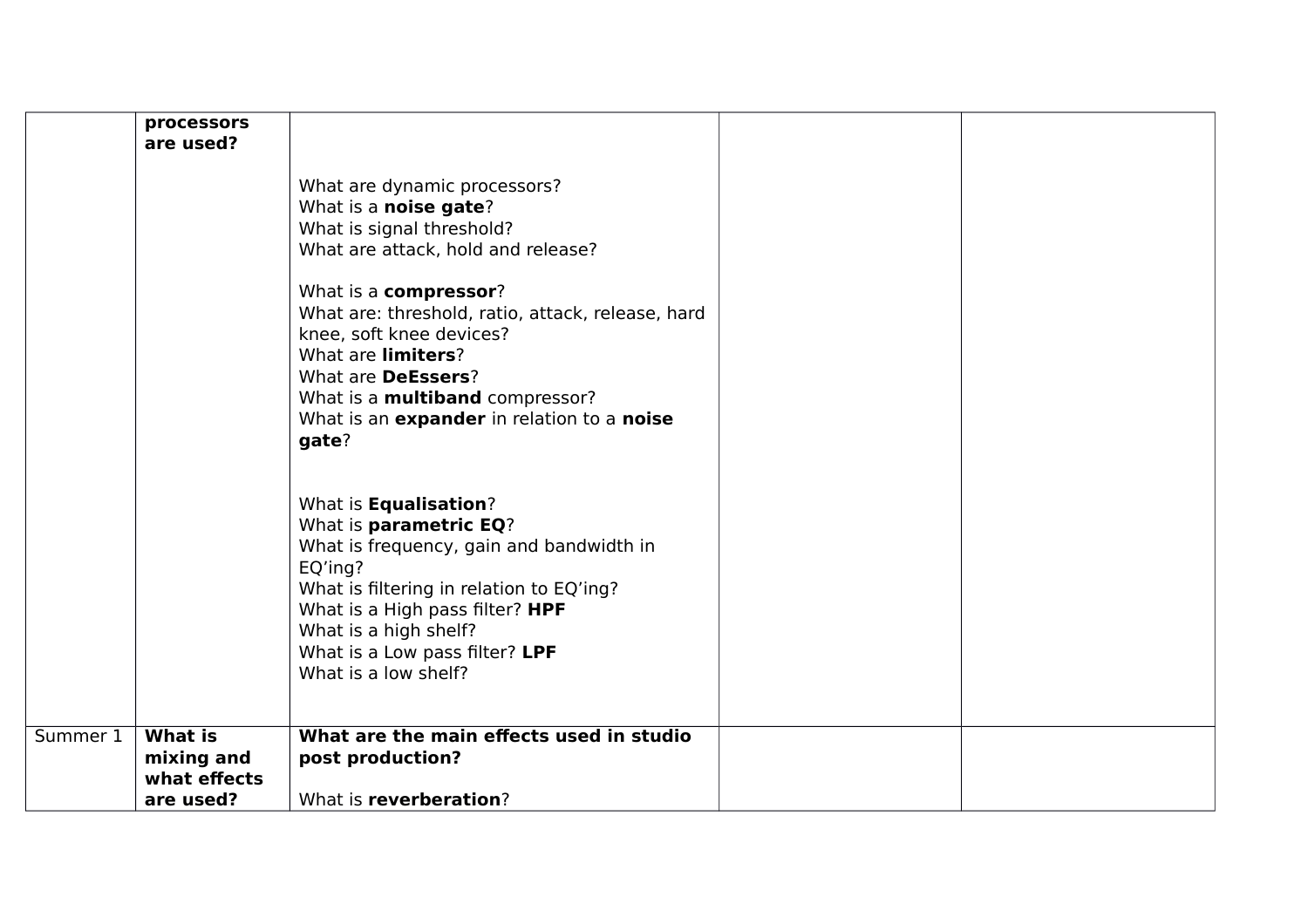| What are room, hall, chamber, plate and spring |
|------------------------------------------------|
|                                                |
| reverbs?                                       |
| What are: pre-delay times, reverb times, early |
| reflections, reverb tails and high frequency   |
| damping?                                       |
|                                                |
| What is <b>Convolution</b> and Gated reverbs?  |
| What is reverse reverb?                        |
|                                                |
|                                                |
| What is delay?                                 |
| What are tape, bucket brigade, digital, multi  |
| tap, stereo and doubling delay effects?        |
| What are: delay times, milliseconds, feedback, |
| pan and filter?                                |
|                                                |
| What is Chorus?                                |
|                                                |
| What is LFO, delay, depth and rate in relation |
| to chorus effect?                              |
|                                                |
| What is comb filtering?                        |
|                                                |
|                                                |
| What is a <b>flanger</b> ?                     |
| What is comb filtering?                        |
| What are rate, feedback, LFOs, reverb and      |
| delay in relation to flanging?                 |
|                                                |
| What is a <b>Phaser</b> ?                      |
| What is phase cancellation?                    |
|                                                |
| What is Amp modelling or an amp emulator?      |
|                                                |
| What is distortion, fuzz, wah wah and          |
|                                                |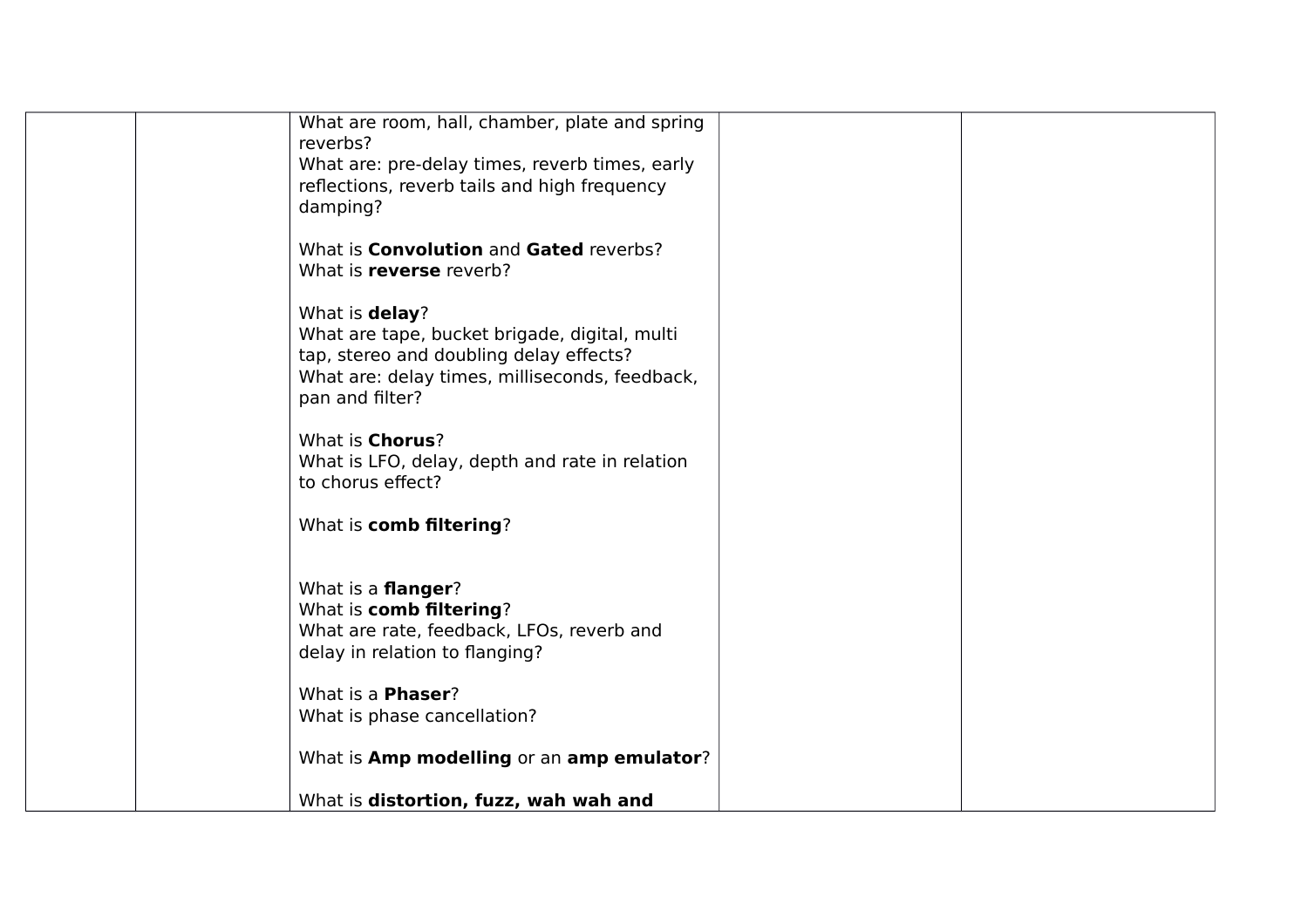|  | overdrive?                                                   |  |
|--|--------------------------------------------------------------|--|
|  | How is a wave form altered by distortion?                    |  |
|  | What is soft and hard clipping in distortion?                |  |
|  | What is scooped EQ'ing in distortion?                        |  |
|  |                                                              |  |
|  | What is gain, output and tone?                               |  |
|  | What is Vibrato and tremolo?                                 |  |
|  | What is pitch modulation and how does it relate              |  |
|  | to vibrato?                                                  |  |
|  | What is an LFO and how does it relate to                     |  |
|  | volume in a tremolo?                                         |  |
|  |                                                              |  |
|  | What is the Leslie Cabinet and the rotary                    |  |
|  | speaker and how do they create modulation                    |  |
|  | effects?                                                     |  |
|  |                                                              |  |
|  | What are vocal effect processors and what                    |  |
|  | is a Vocoder?                                                |  |
|  | What is pitch shifting?                                      |  |
|  | What are artefacts in pitch shifting?<br>What is a talk box? |  |
|  |                                                              |  |
|  | <b>What are Lo-Fi effects?</b>                               |  |
|  |                                                              |  |
|  | <b>What is telephone EQ?</b>                                 |  |
|  | What are low and high pass filters in relation to            |  |
|  | lo fi effects?                                               |  |
|  |                                                              |  |
|  | What is bit distortion?                                      |  |
|  | What is bit depth and how can this be                        |  |
|  | manipulated to create distortion?                            |  |
|  |                                                              |  |